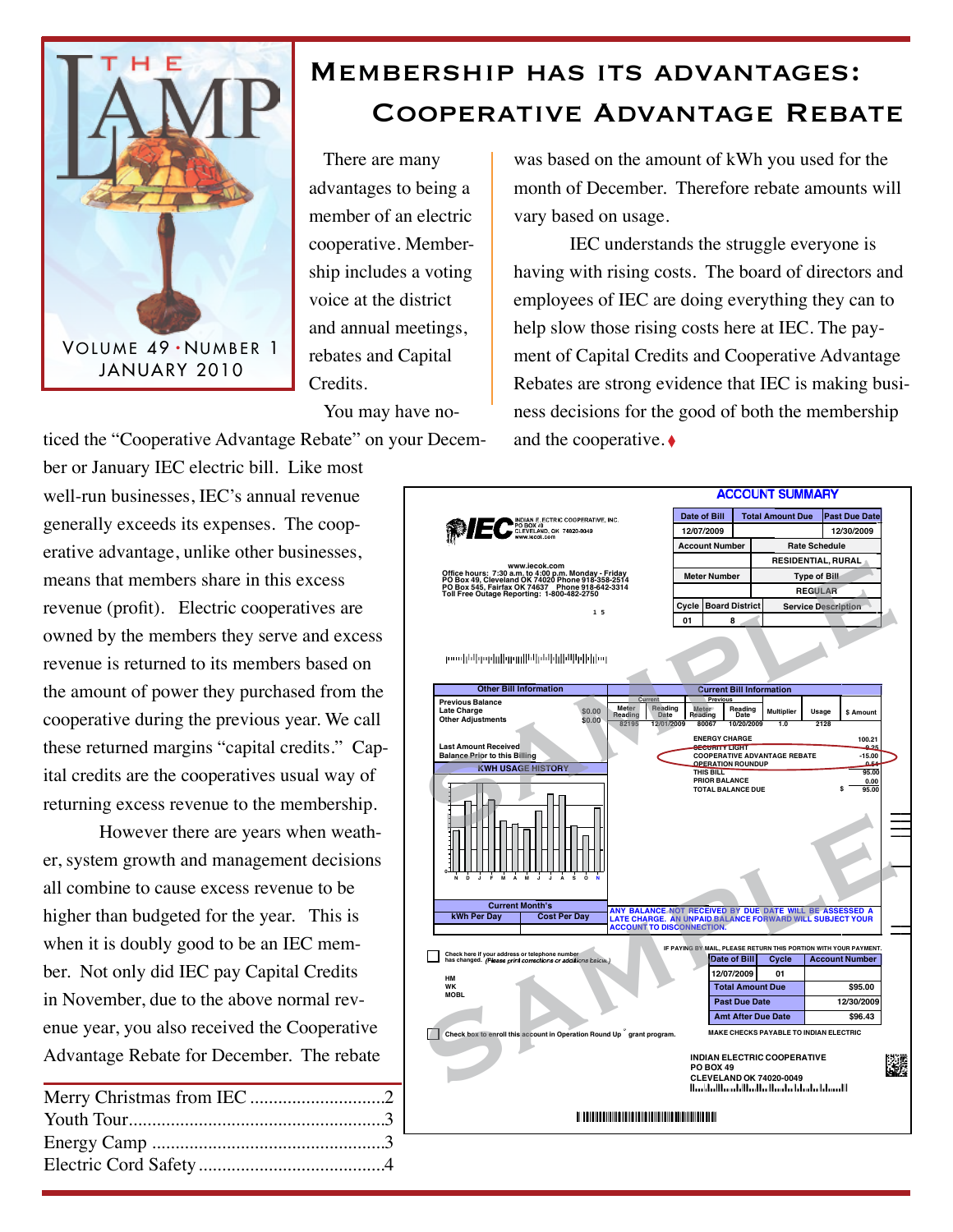COWBOY HATS & HARD HATS

# MERRY CHRISTMAS FROM IEC BY JACK CLINKSCALE

I have not submitted a column for this newsletter is some time. It seems like the deadline sneaks up and catches me unprepared every month. Isn't it funny how sometimes life interferes with our best laid plans? Although I like to convey news about your cooperative and express my views and opinions on the electric business or whatever topic happens to pop into my head at the time, I'm sure those of you who noticed that I had not written anything probably thought it was about time! I really am only sure that two people really noticed my lack of communication and I deeply apologize to my mother and sister. I know they enjoy my column since it insures that they will hear from me at least once a month!

I know that Christmas 2009 will be history by the time you receive this issue of The Lamp but I wanted to explain the credits which you received on your last two IEC energy bills. As you know, IEC is a rural electric cooperative that is owned by you, the members. Any margins, or money left over after all the bills are paid (profits, if you will), are returned to the members in the form of capital credits. Capital credits are allocated (or assigned) to members based on the amount of kilowatt hours used during the year. These capital credits are paid back to you as the financial condition of the cooperative allows and is determined each year by your Board of Trustees. In the past your capital credits were paid in the form of a check given out at the annual meeting or mailed to you. This year it was decided to give them in the form of a credit on your November bill for all current members. Any past member who is no longer receiving service from IEC received the usual check in the mail. By greatly reducing the number of checks written and also reducing the postage to mail those checks, IEC was able to save over \$10,000! The Board was aware that many people like to receive capital credits in the form of a check, but the substantial savings of returning them in the form of a bill credit warranted the change in procedure.

For the past two years, in addition to the normal annual capital credit retirement, the financial condition of the cooperative allowed us to return an \$80 rebate to all members. This year we were again blessed with adequate margins to allow another December rebate. This came in the form of a rebate per kilowatt hour for power used in December. This is the advantage of your membership in Indian Electric Cooperative.

The December rebate begs the question of "instead of rebating money in December, why don't you just lower your rates?" We borrow money from the Rural Utilities Service, a branch of the U.S. Department of Agricul-

ture, the National Rural Utilities Cooperative Finance Corp. and CoBank. These agencies require that we meet certain established financial goals to insure that IEC remains in solid financial condition and is able to repay all its loans. Consequently, we have to set rates to insure that we meet these goals. If we are able to operate more efficiently and reduce operating expenses, which we have, and if we have favorable weather and sales growth, which we have, and are fortunate to receive Federal Emergency Management Agency (FEMA) reimbursement for a portion of the ice storm damage, which we did, margins (or profits) sometimes exceed the financial requirements imposed by the lending agencies. Your Board of Trustees in the true spirit of the cooperative form of business chose to return this money to the IEC members who helped create the margin. Again, this is the advantage of your membership in Indian Electric Cooperative and reinforces the viability and strength of the cooperative form of business. ◊

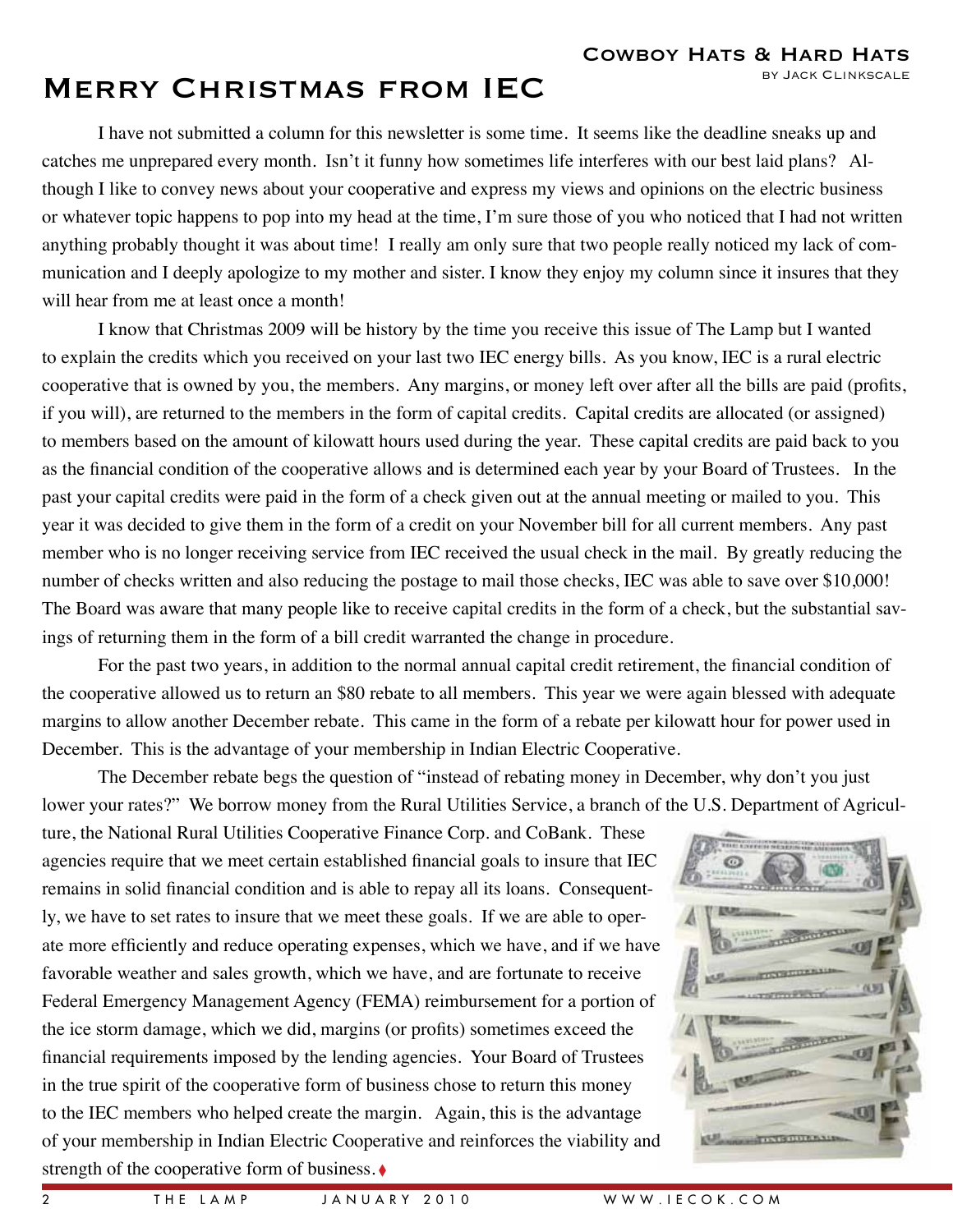

### Washington D.C., Youth Tour is going Red, White and…… Green!

Youth Tour, IEC's annual leadership program, is designed to teach students about electric cooperatives, leadership and government. The program rewards two high school juniors from the IEC territory with an all expense paid trip, June  $11 - 17$ , 2010, to Washington D.C. Winners of the essay contest will spend a week with 80 other high school juniors from Oklahoma touring our na-

tion's capital.

Area juniors are invited to write an essay of 500-1000 words on "Red, White and Green – Why Do Electric Cooperatives Support Energy Efficiency in America?" The essay must include an explanation of an electric cooperative's structure and business. The essays must be submitted to Youth Tour Coordinator, Clara Eulert by noon, Tuesday, February 9th. A panel of judges will select four finalists to give oral presentations of their essay at the Youth Tour banquet in March. Two presenters will be selected to represent IEC on Youth Tour and the other two presenters will attend the Cooperative Youth Leadership Camp in Steamboat Springs, CO. July 10 – 16, 2010

The program's rules, along with resource information, are available from participating high school English teachers or by visiting www.iecok.com. Click on Community Service tab and then the Youth Tour Programs tab. Or call Eulert at (918) 295-9558, 7:30 – 4:00 Monday through Friday. ◊

### YOUTH POWER ENERGY CAMP IS THE PLACE FOR EIGHTH GRADERS this summer, June 1-4, 2010.

YouthPower Energy Camp is the IEC eighth grade leadership program teaching students about electric cooperatives, citizenship and team building in a fun camp setting near Hinton, OK.

Each summer IEC sends four eighth graders to camp, all expenses paid, as winners of the essay contest. This year each two-student team will write an essay of 100-300 words on "Energy Efficiency Begins with Me and Indian Electric Cooperative" and must include an explanation of an electric cooperative's structure and business. The essays must be submitted to Youth Tour Coordinator, Clara Eulert by noon, Tuesday, February 9th. A panel of judges will select two winning teams to be honored during the Youth Tour banquet in March.

Camping at Energy Camp is not your usual experience. Air conditioned cabins, swimming pool, field trips to Celebration Station in OKC, and an electrifying safety demonstrations by a neighboring electric cooperative's

staff. Campers get the opportunity to learn how cooperatives operate by participating in a candy and soda pop cooperative. Campers are involved in fun activities from start to finish.

The program rules, along with resource information, are available from participating eighth grade English teachers or by visiting www.iecok.com. Click on Community Service tab and then the Youth Programs tab for Energy Camp. Or call Eulert at (918) 295-9558, 7:30 – 4:00 Monday through Friday. ◊